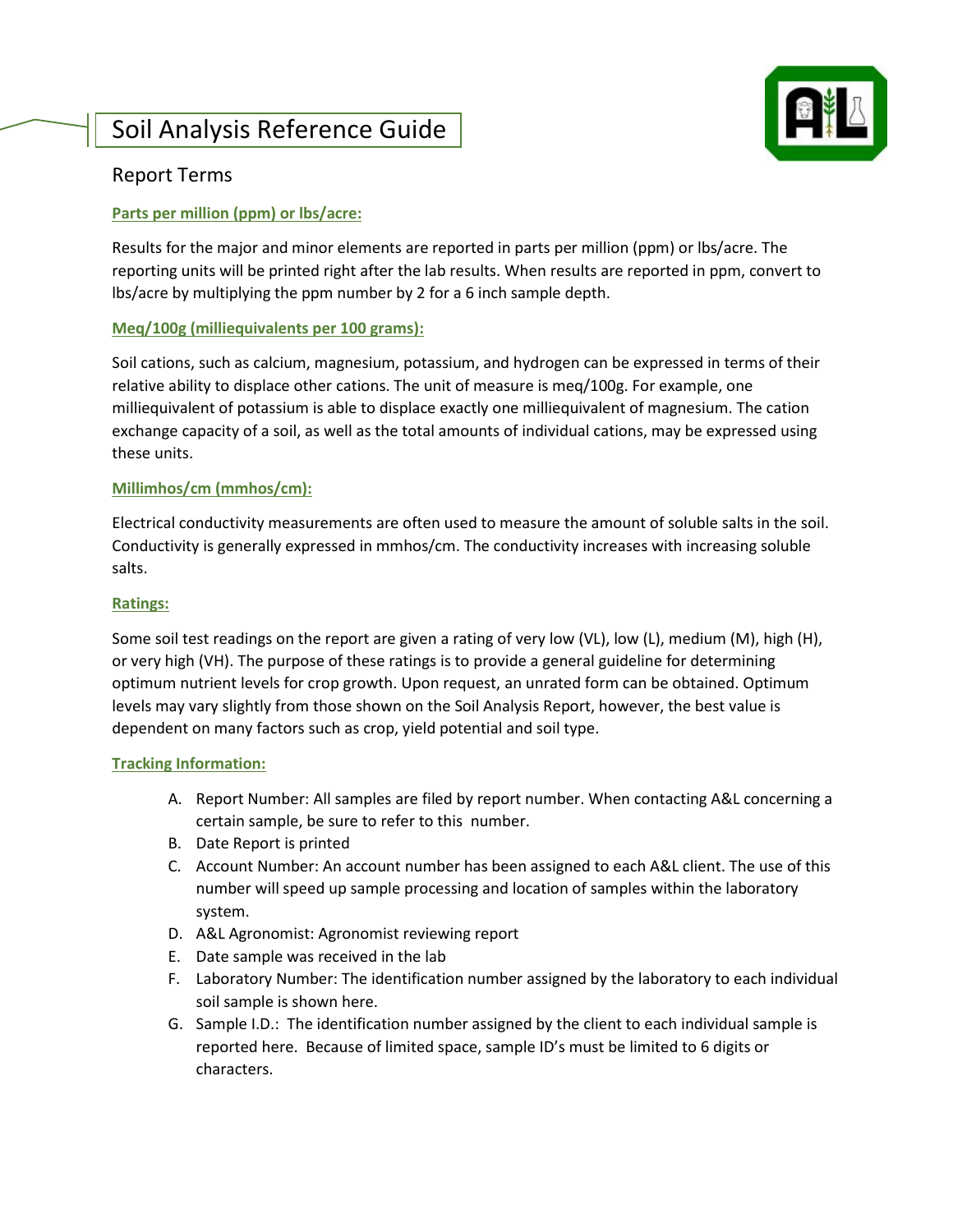#### **Soil Analysis:**

- 1. **Soil pH:** The soil pH measures active soil acidity or alkalinity. A pH of 6.9 or less is acid. Soils with a pH of 7.0 are neutral; values higher than 7.0 are alkaline. Under normal conditions the most desirable pH range for mineral soil is 6.0 to 7.0 and 5.0 to 5.5 for organic soil.
- 2. **Buffer pH:** The buffer pH is a value used for determining the amount of lime to apply on acid soils with a pH less than 6.6. The lower the buffer pH, the higher the lime requirement.
- 3. **Phosphorus:** Four types of phosphorus tests may be reported:
	- I. The P1 (weak Bray) test measures phosphorus which is readily available to plants. The optimum level will vary with crop yield and soil conditions, but for most field crops, 20 to 30 ppm (40 to 60 lbs/acre) is adequate. Higher levels may be needed for especially high yields as well as for certain vegetable crops.
	- II. The P2 (strong Bray) test measures readily available phosphorus plus a part of the active reserve phosphorus in soil. A level of 40 to 60 ppm or 80 to 120 lbs/acre is desirable for good yields of most crops.
	- III. The Mehlich I (Double Acid) or Mehlich III extracts readily available phosphorus in slightly acid soils. A level of 30 to 50 ppm (60 to 100 lbs/acre) is adequate for most crops.
	- IV. The Bicarbonate P (sodium bicarbonate) test measures the amount of readily available phosphorus in slightly basic (pH of  $7.0 - 7.2$ ) to highly basic soils (pH 7.3 and greater). In basic soils the phosphorus exists mostly as alkaline earth phosphates. The extraction by dilute sodium bicarbonate correlates with what the crops can extract from these soils. The weak and strong Bray extractions are acidic (low pH). These extracting solutions are neutralized by the presence of free lime in higher pH soils, thus giving lower phosphorus test levels.

To determine which phosphorus is listed on your report, see Soil Test Method. If the soil test method is listed as ammonium acetate it will be Bray P1 phosphorus. Double acid will be the Mehlich I and Mehlich III will be listed as such. Bray P2 or sodium bicarbonate P will be listed on the last line of the report.

- 4. **Potassium:** This test measures available potassium. The optimum level will vary with crop, yield, soil type, soil physical condition, and other soil related factors. Generally, higher levels of potassium are needed in soils high in clay and organic matter; lower levels in soils which are sandy and low in organic matter. Optimum levels for light-colored, coarse-textured soils may range from 90 to 150 ppm or 180 to 300 lbs/acre. Dark-colored, heavy-textured soils may require p0-tassium levels from 120 to 240 ppm or 240 to 480 lbs/acre.
- 5. **Magnesium and Calcium:** The levels of calcium and magnesium found in the soil are affected primarily by soil type, drainage, liming and cropping practices. These basic cations are closely related to soil pH. As the soil pH increases, the levels of calcium and/or magnesium usually increase. Calcium deficiencies are rare when the soil pH is adequate. Magnesium deficiencies are more common. Adequate magnesium levels normally range from 50 to 70 parts per million. The need for magnesium can be further deter-mined from its base saturation, which should be above 10 percent.
- 6. **Sulfur (Sulphur):** The soil test measures sulfate sulfur (S04-S) which is readily available and preferred for plant uptake. Optimum levels of sulfur depend on organic matter content, soil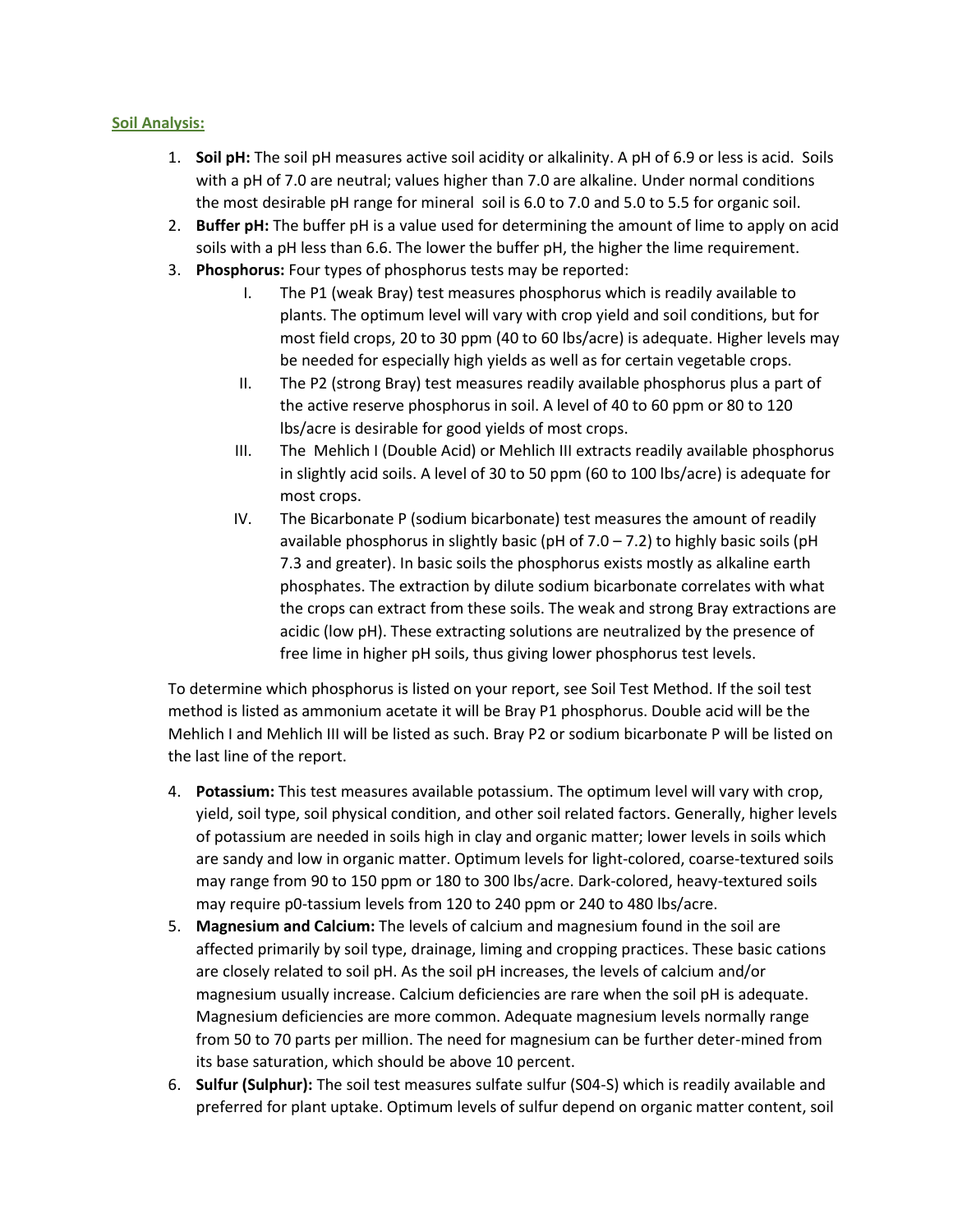texture, drainage, and desired yield goal. Whenever the following conditions exist, the need for sulfur will normally be increasingly important for optimum crop performance:

- Well drained, low CEC soils
- Soils low in organic matter
- Low soil pH (below 6.0)
- Use of high-analysis, low sulphur fertilizers
- 7. **Boron:** Readily-soluble boron is extracted from the soil with hot water. Adequate levels range from 1 to 3 ppm. Factors to be taken into consideration when interpreting the boron test should include pH, organic matter and texture, as well as the crop to be grown.
- 8. **Copper:** A level of 1 to 1.8 ppm of copper or 2 to 3.6 lbs/acre should be sufficient for the acid extraction methods for DTPA extraction, 0.3 ppm is adequate. The soil pH, organic matter level, high rates of nitrogen, and the crop to be grown are important factors that should be considered when interpreting the copper test results.
- 9. **Iron:** A level of 5 to 10 ppm (10 to 20 lbs/acre) of extractable iron is usually adequate for either the 0.1 N HCI or the Mehlich extractions. For DTPA extraction, 5 ppm is adequate. Soil pH is a very important factor in interpreting the iron soil test.
- 10. **Manganese:** A test range of to 10 ppm (10 to 20 lbs/acre) of extractable manganese is usually adequate for 0.1 N HCI and Mehlich. For DTPA extraction, 1 ppm is adequate. Soil pH is especially important in interpreting manganese test levels. In addition, soil organic matter, crop, and yield goal must also be considered. Since manganese quickly converts to insoluble (unavailable) forms shortly after application, row or band treatments and foliar applications ae the recommended methods for applying manganese.
- 11. **Zinc:** A test level of 3 to 5 ppm (6 to 10 lbs/acre) is normally adequate for 0.1 N HCI and Mehlich. For DTPA, 1 ppm is adequate. Factors taken into consideration when interpreting the zinc test include available soil phosphorus, pH, crop and yield goal.
- 12. **Sodium:** Sodium is considered as it relates to the physical condition of the soil. Adverse physical and chemical conditions may develop in soil high in exchangeable sodium. These conditions may prevent the growth of plants. Reclamation of these soils involves the replacement of exchangeable sodium by calcium or magnesium and the removal of the sodium by leaching.
- 13. **Soluble Salts:** If the level of salinity is less than 1.0 mmhos/cm the effects are negligible. Readings greater than 1.0 mmhos/cm may affect salt-sensitive plants. A level greater than 2.0 mmhos/cm may require planting salt tolerant plants. An excessive concentration of various salts may develop naturally or be the result of poor irrigation water, excessive fertilization, or contamination from various chemicals or industrial wastes. One effect of high soil salt concentration is to produce water stress in a crop which may cause the plant to wilt or even die.
- 14. **Organic Matter and ENR**: (Estimated Nitrogen Release) Percent organic matter is a measurement of the amount of plant and animal residue in the soil. The color of the soil is usually closely related to its organic matter content, with darker soils being higher in organic matter.

The organic matter serves as a reserve for many essential nutrients, especially nitrogen. Bacterial activity releases some of this reserve nitrogen, making it available to the plant. The ENR is an estimate of the amount of nitrogen that will be released over the season.